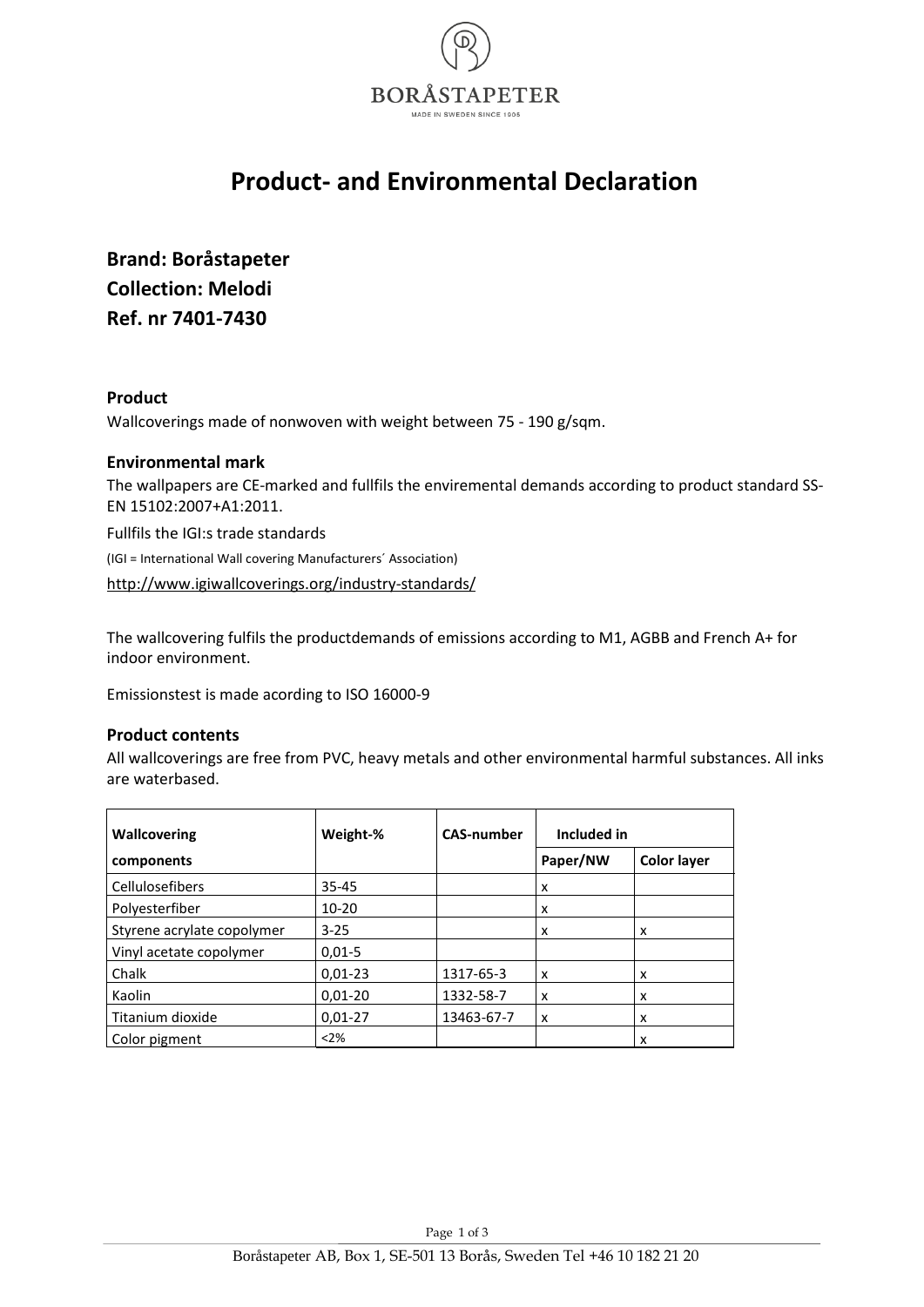

The label of the wallcovering declares that the contents is less than the limits determined in the CEstandard for wallpapers. Even if the wallcovering is free from heavy metals it shall be written that it contains less then (<) existing limit.

The label declares what DOP (Declaration Of Performance) that is valid for each ref. Can be found at [www.wallvision.se/CE](http://www.wallvision.se/CE)

#### **Fireclass**

The wallcovering has a fireclass printed on the label that apply to the product standard and is judged according to EN13501-1. Fireclass of each ref. is shown at the end of this document.

#### **Usage**

The wallcovering can be used in all areas except wet areas such as bathrooms etc. Suitable adhesive is a machine adjusted adhesive.

#### **Colour fastness to light**

Very good colour fastness to light 6-8. The highest value is 8.

#### **Packaging**

The wallcovering rolls are wrapped into a thin recyclable polyethylene film before being packed into a corrugated cardboard carton.

In average 50 gr packaging is being used per kg wallcovering.

The average transport volume (incl. packaging) per kg wallcovering is about 4 dm<sup>3.</sup>

Boråstapeter is connected to the Swedish REPA-register

The packaging material is partly produced from recycled fibres.

#### **Transport**

The wallcoverings are transported via trucks from our central warehouse in Borås, Sweden.

#### **Care instructions**

The wallcoverings have high washability. Stains are treated as follows:

- Wet the stain with a cloth or a sponge using soapy water or detergent.
- Use plenty of lukewarm water to get off all soap rests.
- Wipe off the over amount of water and leave the wallcovering to selfdry.
- Avoid to get water in the joints where the wallcovering is unprotected.

#### **Estimated lifetime**

Estimated lifetime of the wallcovering is 10-15 years..

#### **Recycling and waste**

The wallcovering can be recycled as energy at combustion.

All excess inks are being reused in production.

No wallcovering waste is considered as hazardous waste.

In order to achieve and maintain necessary wallcovering strength and fullfil Boråstapeter's quality standards no recycled material is included in the wallcovering.

#### **Production**

When producing wallcovering, only enviremental friendly waterbased colors are being used. In that way We eliminate all kinds of dangerous waste. Wastewater from production is being taken care of at sight in a treatment plant and the mud that remains is burned upp by the Borås energy company.

Page 2 of 3